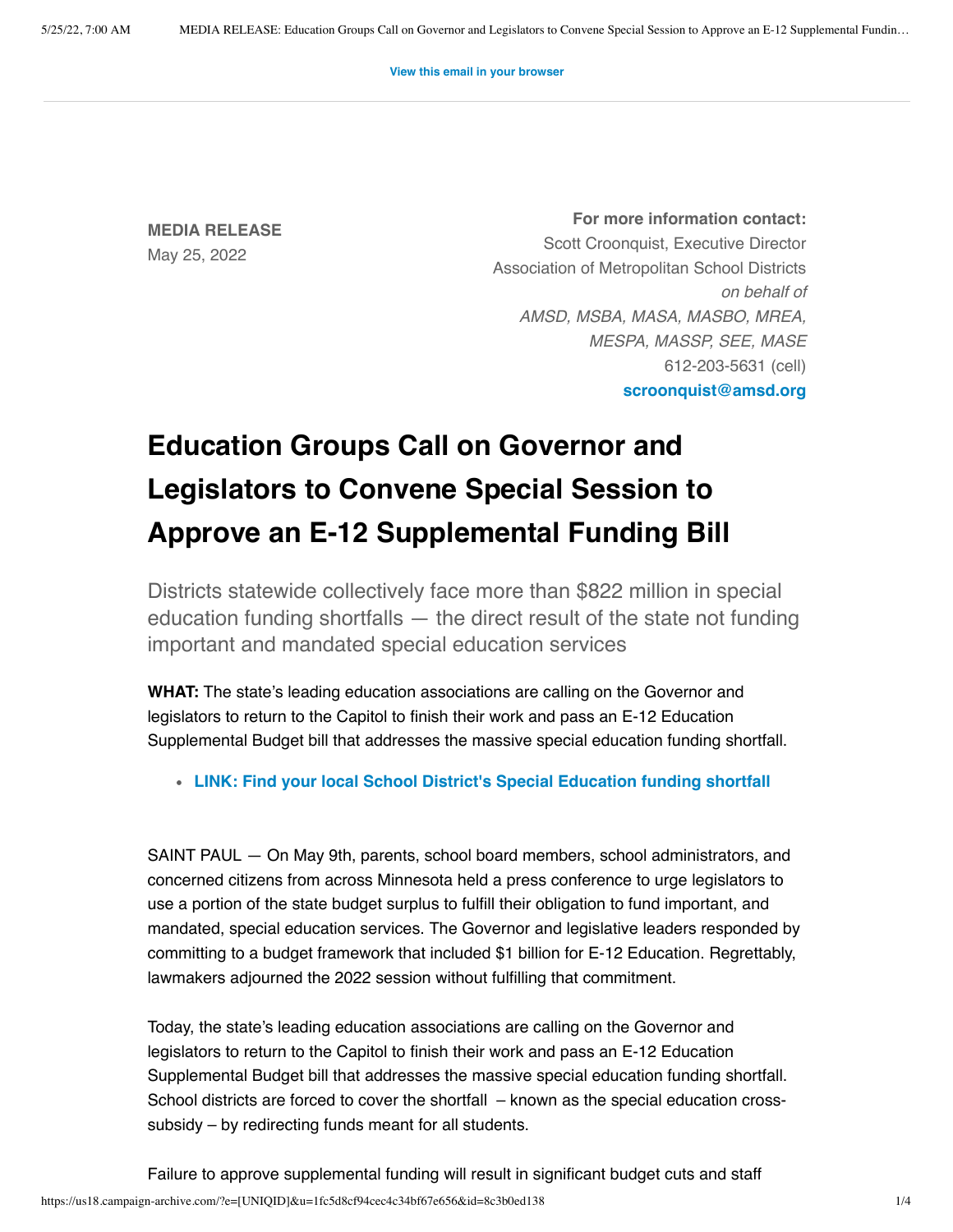5/25/22, 7:00 AM MEDIA RELEASE: Education Groups Call on Governor and Legislators to Convene Special Session to Approve an E-12 Supplemental Fundin…

layoffs for school districts throughout the state. A recent statewide survey shows that 87 percent of districts that responded project a deficit in the 2022-23 school year. A February survey of the members of the Association of Metropolitan School Districts (AMSD) projected a combined \$240 million in shortfalls for the 2022-23 school year. Rising inflation has only compounded the financial challenges.

Farmington Supt. Jason Berg said the failure to return for a special session to get their jobs done would be akin to if school district staff abandoned students in the final days of the school year. Educators across the state routinely devote additional hours of personal time every year to ensure their work is done and students are cared for.

"We have learners who need to complete work before the school year is done and we will ensure they do … even if it requires we provide them additional time after the school year ends," Berg said. "I am asking the leaders of the Legislature to do the same thing. Do the hard, right work and complete what was started. That is what we would do with our learners!"

"Our district, and many others, will be forced into making reductions we wouldn't need to make if legislators completed the work that was started this session before the 2022-23 school year," Berg said.

"We have experienced firsthand the struggles our districts have had addressing the unfunded costs of providing necessary and required services to our students with disabilities," said Jamie Nord, Executive Director of the St. Croix River Education District and president of the Minnesota Administrators for Special Education. "Providing these important services is the right thing to do. The Legislature can, and should, do the right thing and provide the necessary funding."

AMSD and Osseo School Board Chair Kelsey Dawson Walton also implored lawmakers to fulfill their obligation to fund mandated special education programs.

"We all know that Congress has never come close to providing the 40 percent of the costs of special education programming envisioned in the Individuals with Disabilities Education Act (IDEA)," Dawson Walton said. "Ultimately, however, it is the responsibility of the state to pay the costs not covered by the federal government."

- **[LINK: View the special education funding shortfalls by district](https://www.amsd.org/wp-content/uploads/2022/04/FY2022-Special-Education-Cross-Subsidy.pdf)**
- **[LINK: Key facts to know about Special Education funding](https://www.amsd.org/wp-content/uploads/2022/05/SPED-Fact-Sheet.docx.pdf)**

## **ABOUT US: Minnesota's Leading Education Organizations**

This release has been prepared through the collaboration of several independent organizations that represent public education including: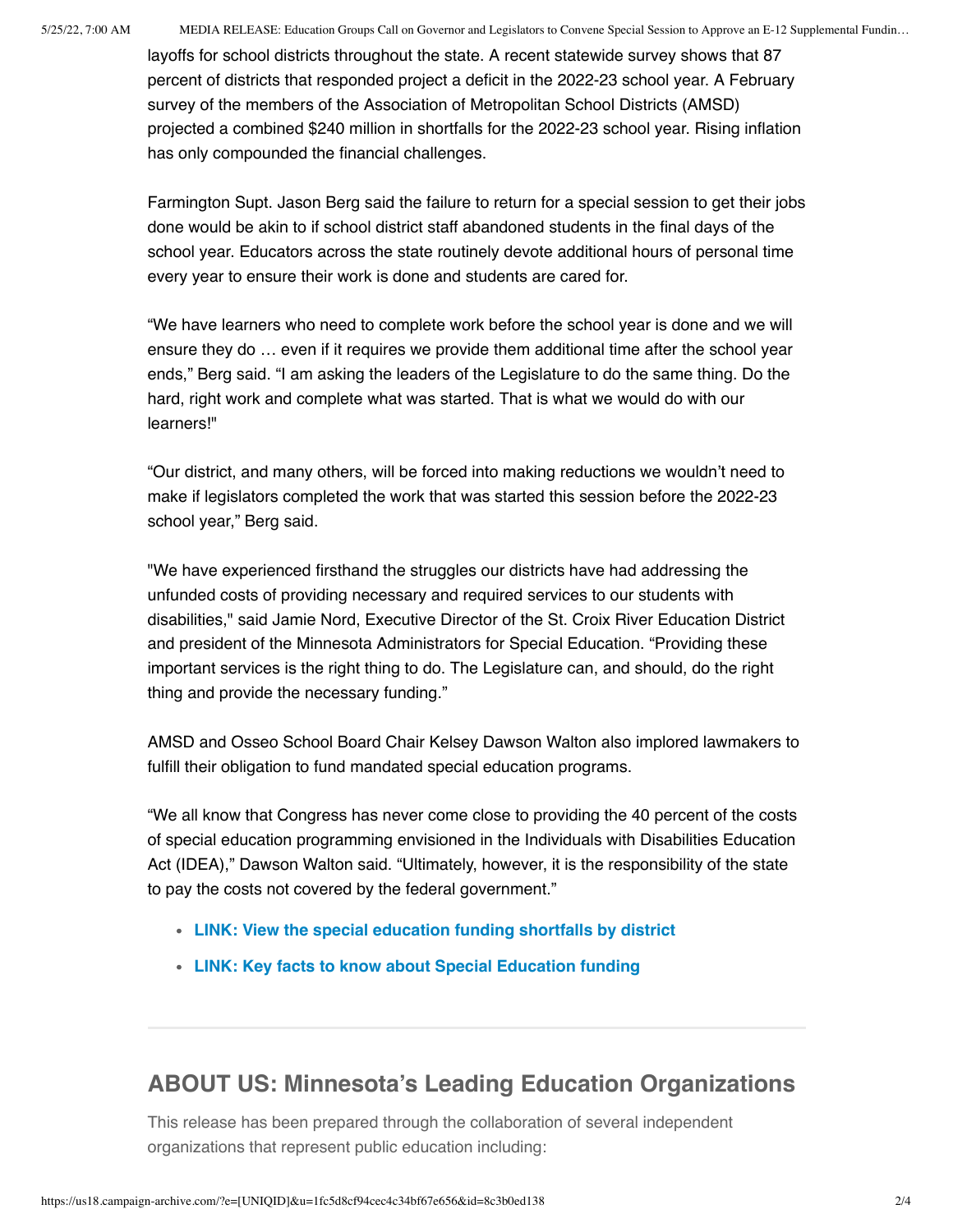

**Scott Croonquist, Executive Director**

612-203-5631

507-382-7942

**Association of Metropolitan School Districts**







**[scroonquist@amsd.org](mailto:scroonquist@amsd.org) Minnesota School Boards Association Kirk Schneidawind, Executive Director**

**[kschneidawind@mnmsba.org](mailto:kschneidawind@mnmsba.org)**

**Minnesota Association of School Administrators Deb Henton, Executive Director [deb.henton@mnasa.org](mailto:deb.henton@mnasa.org)**



**Minnesota Rural Education Association (MREA) Bob Indihar, Executive Director [bob.ctr@mreavoice.org](mailto:bob.ctr@mreavoice.org)**



**Minnesota Association of School Business Officials (MASBO) Connie Nordquist, executive director [cnordquist@mnasbo.org](mailto:cnordquist@mnasbo.org)**



**Minnesota Administrators for Special Education (MASE) John Klaber, Executive Director [jpklaber@gmail.com](mailto:jpklaber@gmail.com)**



**Schools for Equity in Education Brad Lundell, Executive Director** 612-220-7459 **[brad.lundell@schoolsforequity.org](mailto:brad.lundell@schoolsforequity.org)**

**Minnesota Elementary School Principals Association**